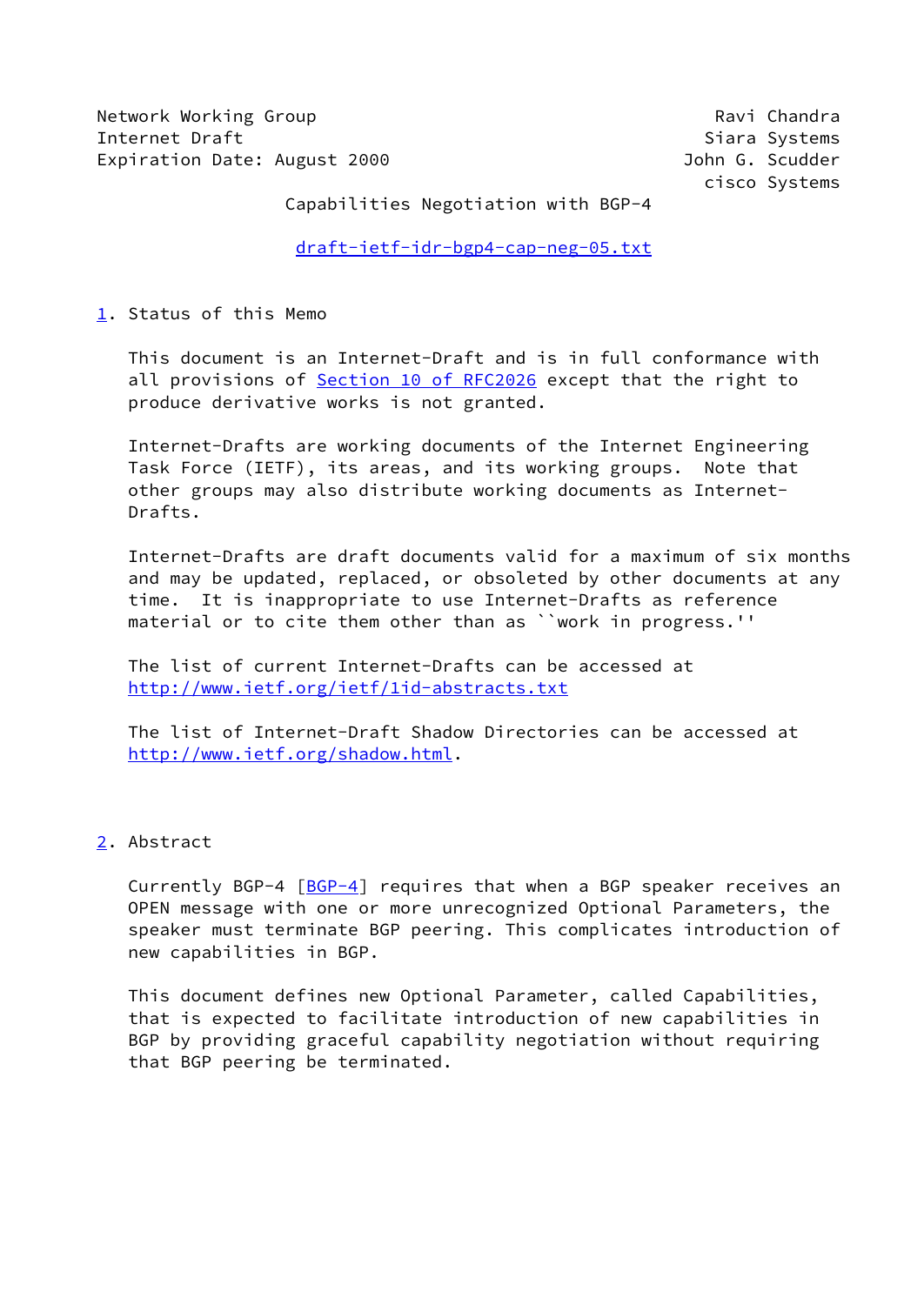### Internet Draft [draft-ietf-idr-bgp4-cap-neg-05.txt](https://datatracker.ietf.org/doc/pdf/draft-ietf-idr-bgp4-cap-neg-05.txt) February 2000

## <span id="page-1-0"></span>[3](#page-1-0). Overview of Operations

 When a BGP speaker that supports capabilities negotiation sends an OPEN message to its BGP peer, the message may include an Optional Parameter, called Capabilities. The parameter lists the capabilities supported by the speaker.

 A BGP speaker determines the capabilities supported by its peer by examining the list of capabilities present in the Capabilities Optional Parameter carried by the OPEN message that the speaker receives from the peer.

 A BGP speaker that supports a particular capability may use this capability with its peer after the speaker determines (as described above) that the peer supports this capability.

 A BGP speaker determines that its peer doesn't support capabilities negotiation, if in response to an OPEN message that carries the Capabilities Optional Parameter, the speaker receives a NOTIFICATION message with the Error Subcode set to Unsupported Optional Parameter. In this case the speaker should attempt to re-establish a BGP connection with the peer without sending to the peer the Capabilities Optional Parameter.

 If a BGP speaker that supports a certain capability determines that its peer doesn't support this capability, the speaker may send a NOTIFICATION message to the peer, and terminate peering. The Error Subcode in the message is set to Unsupported Capability. The message should contain the capability (capabilities) that causes the speaker to send the message. The decision to send the message and terminate peering is local to the speaker. Such peering should not be re established automatically.

# <span id="page-1-1"></span>[4](#page-1-1). Capabilities Optional Parameter (Parameter Type 2):

 This is an Optional Parameter that is used by a BGP speaker to convey to its BGP peer the list of capabilities supported by the speaker.

 The parameter contains one or more triples <Capability Code, Capability Length, Capability Value>, where each triple is encoded as shown below: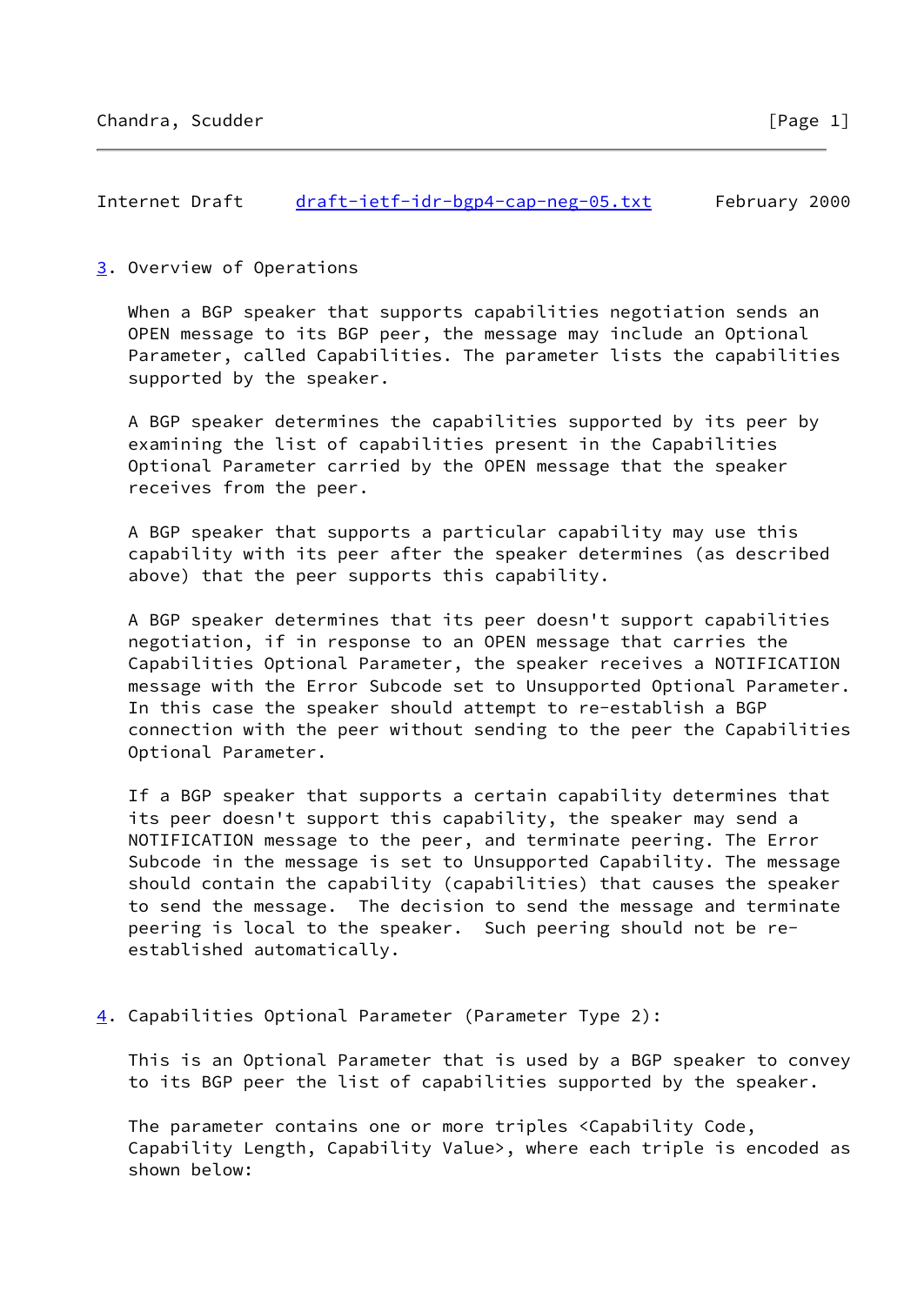```
 +------------------------------+
| Capability Code (1 octet) |
```
Chandra, Scudder **and The Chandra**, Scudder **and The Chandra**, Scudder **and The Chandra** (Page 2)

Internet Draft [draft-ietf-idr-bgp4-cap-neg-05.txt](https://datatracker.ietf.org/doc/pdf/draft-ietf-idr-bgp4-cap-neg-05.txt) February 2000

 +------------------------------+ | Capability Length (1 octet) | +------------------------------+ | Capability Value (variable) | +------------------------------+

The use and meaning of these fields are as follows:

Capability Code:

 Capability Code is a one octet field that unambiguously identifies individual capabilities.

Capability Length:

 Capability Length is a one octet field that contains the length of the Capability Value field in octets.

Capability Value:

 Capability Value is a variable length field that is interpreted according to the value of the Capability Code field.

 A particular capability, as identified by its Capability Code, may occur more than once within the Optional Parameter.

### <span id="page-2-0"></span>[5](#page-2-0). Extensions to Error Handling

This document defines new Error Subcode - Unsupported Capability. The value of this Subcode is 7. The Data field in the NOTIFICATION message lists the set of capabilities that cause the speaker to send the message. Each such capability is encoded the same way as it was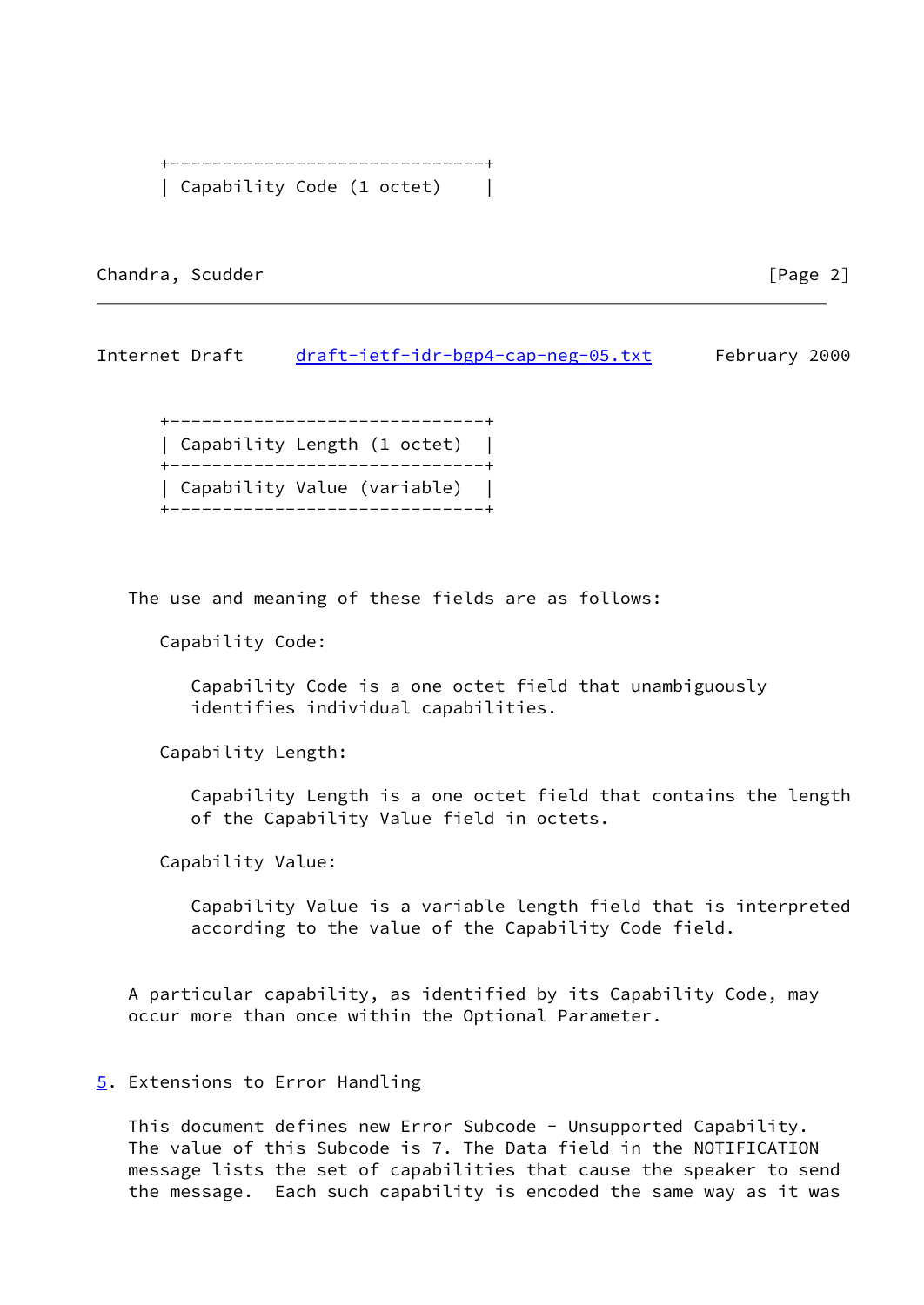encoded in the received OPEN message.

Chandra, Scudder [Page 3]

Internet Draft [draft-ietf-idr-bgp4-cap-neg-05.txt](https://datatracker.ietf.org/doc/pdf/draft-ietf-idr-bgp4-cap-neg-05.txt) February 2000

<span id="page-3-1"></span>[6](#page-3-1). IANA Considerations

 As specified in this document, the Capability optional parameter contains the Capability Code field. Capability Code value 0 is reserved. Capability Code values 1 through 63 are to be assigned by IANA using the "IETF Consensus" policy defined in [RFC2434](https://datatracker.ietf.org/doc/pdf/rfc2434). Capability Code values 64 through 127 are to be assigned by IANA, using the "First Come First Served" policy defined in [RFC2434](https://datatracker.ietf.org/doc/pdf/rfc2434). Capability Code values 128 through 255 are vendor-specific, and values in this range are not to be assigned by IANA.

<span id="page-3-2"></span>[7](#page-3-2). Security Considerations

 This extension to BGP does not change the underlying security issues inherent in the existing BGP [\[Heffernan\]](#page-4-0).

<span id="page-3-3"></span>[8](#page-3-3). Acknowledgements

 The authors would like to thank members of the IDR Working Group for their review and comments.

<span id="page-3-4"></span>[9](#page-3-4). References

<span id="page-3-0"></span> [BGP-4] Rekhter, Y., and T. Li, "A Border Gateway Protocol 4 (BGP- 4)", [RFC 1771](https://datatracker.ietf.org/doc/pdf/rfc1771), March 1995.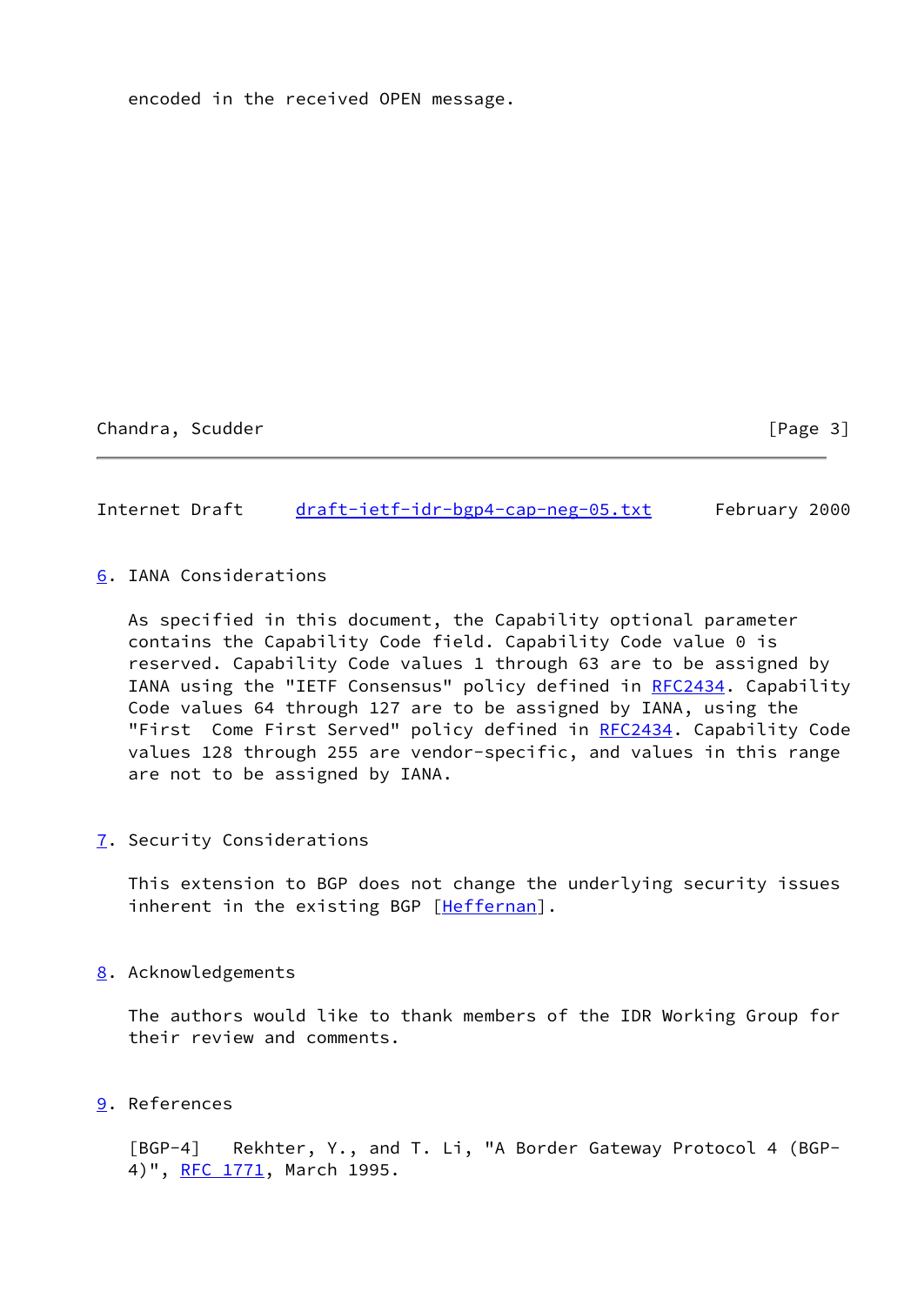<span id="page-4-0"></span> [Heffernan] Heffernan, A., "Protection of BGP Sessions via the TCP MD5 Signature Option", [RFC2385](https://datatracker.ietf.org/doc/pdf/rfc2385), August 1998.

<span id="page-4-1"></span>[10.](#page-4-1) Author Information

 Ravi Chandra Siara Systems Incorporated 1195 Borregas Avenue Sunnyvale, CA 94089 e-mail: rchandra@siara.com

 John G. Scudder Cisco Systems, Inc. 170 West Tasman Drive San Jose, CA 95134 e-mail: jgs@cisco.com

Chandra, Scudder [Page 4]

Internet Draft [draft-ietf-idr-bgp4-cap-neg-05.txt](https://datatracker.ietf.org/doc/pdf/draft-ietf-idr-bgp4-cap-neg-05.txt) February 2000